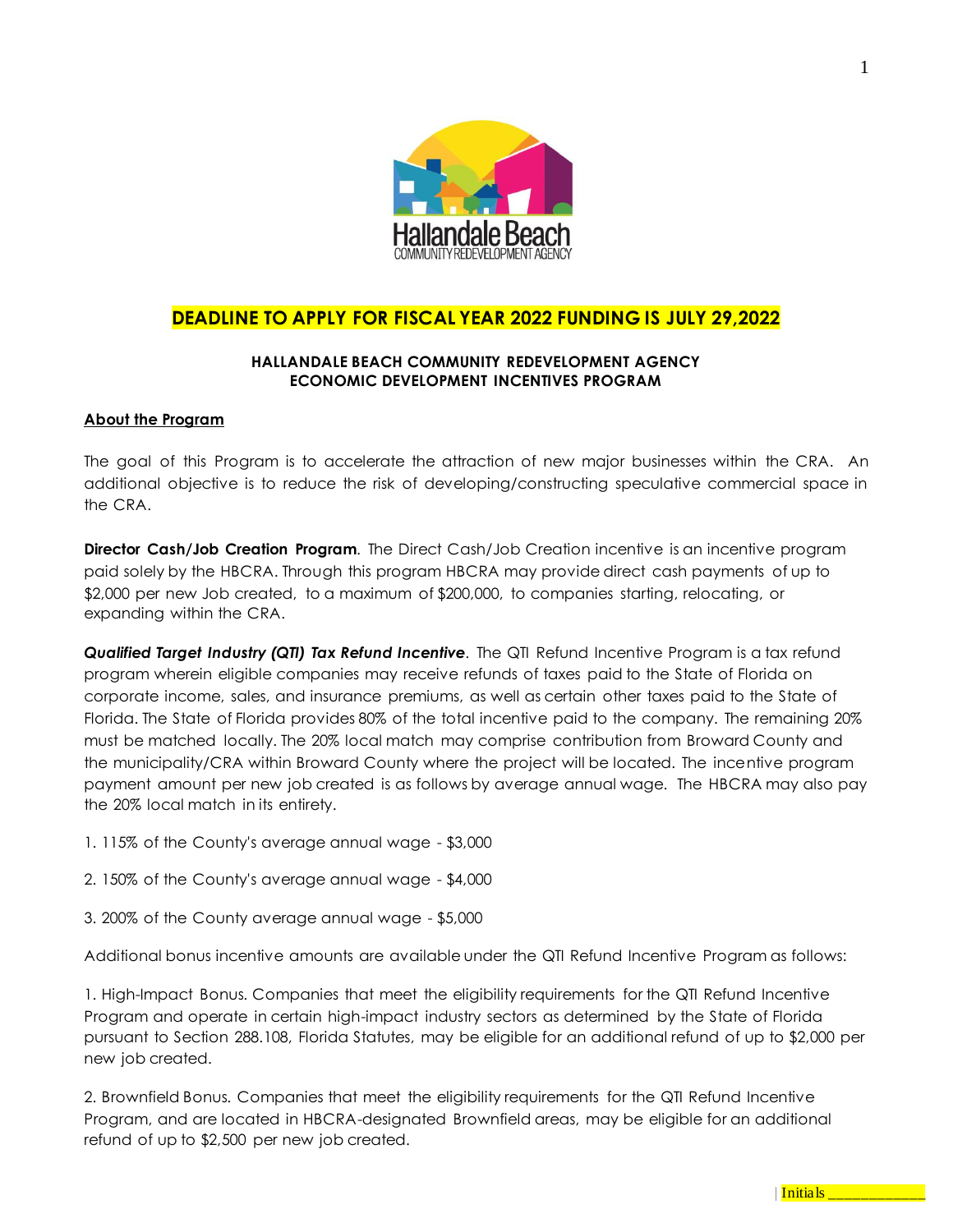3. Enterprise Zone Bonus*.* Companies that meet the eligibility requirements for the QTI Refund Incentive Program, and are located in an HUB-Zone, may be eligible for an additional refund of up to \$2,000 per new job created.

Alternative State or Federal Local Match Program*.* The HBCRA may elect to provide local matching dollars as part of an overall job creation incentive to companies starting, relocating, or expanding in Hallandale Beach. The company would be required to meet all criteria set forth in any new State or Federal incentive program.

Economic Inducements*.* Requests for economic inducements such as public facilities improvements and permitting facilitation shall be outlined in writing and submitted to the HBCRA for consideration. The HBCRA may conduct a Tax Revenue/Cost Analysis of the requested inducements to determine the economic impact to the CRA. The Executive Director may request of The Greater Fort Lauderdale Alliance (the "Alliance" or such other designated organization), additional information for inclusion in the analysis.

Application to this grant program is not a guarantee of funding. CRA funding of any project is not an entitlement and is based on the goals of the Agency and the availability of funding. Funding is at the sole discretion of the HBCRA Board

#### **Automatic Disqualifications**

- o The applicant has previously defaulted on an any prior grant agreement or other agreement with the HBCRA and/or City.
- o A prior grant awarded to the applicant was rescinded.
- o The applicant is currently a party in litigation against the HBCRA and/or City or has threatened litigation against the HBCRA and/or City.
- o Any work done prior to the CRA Board approval does not qualify.
- o Religious organizations or sites being utilized for religious purposes will not be considered for funding, unless the funding will not have as its primary effect the advancing or inhibiting of religion.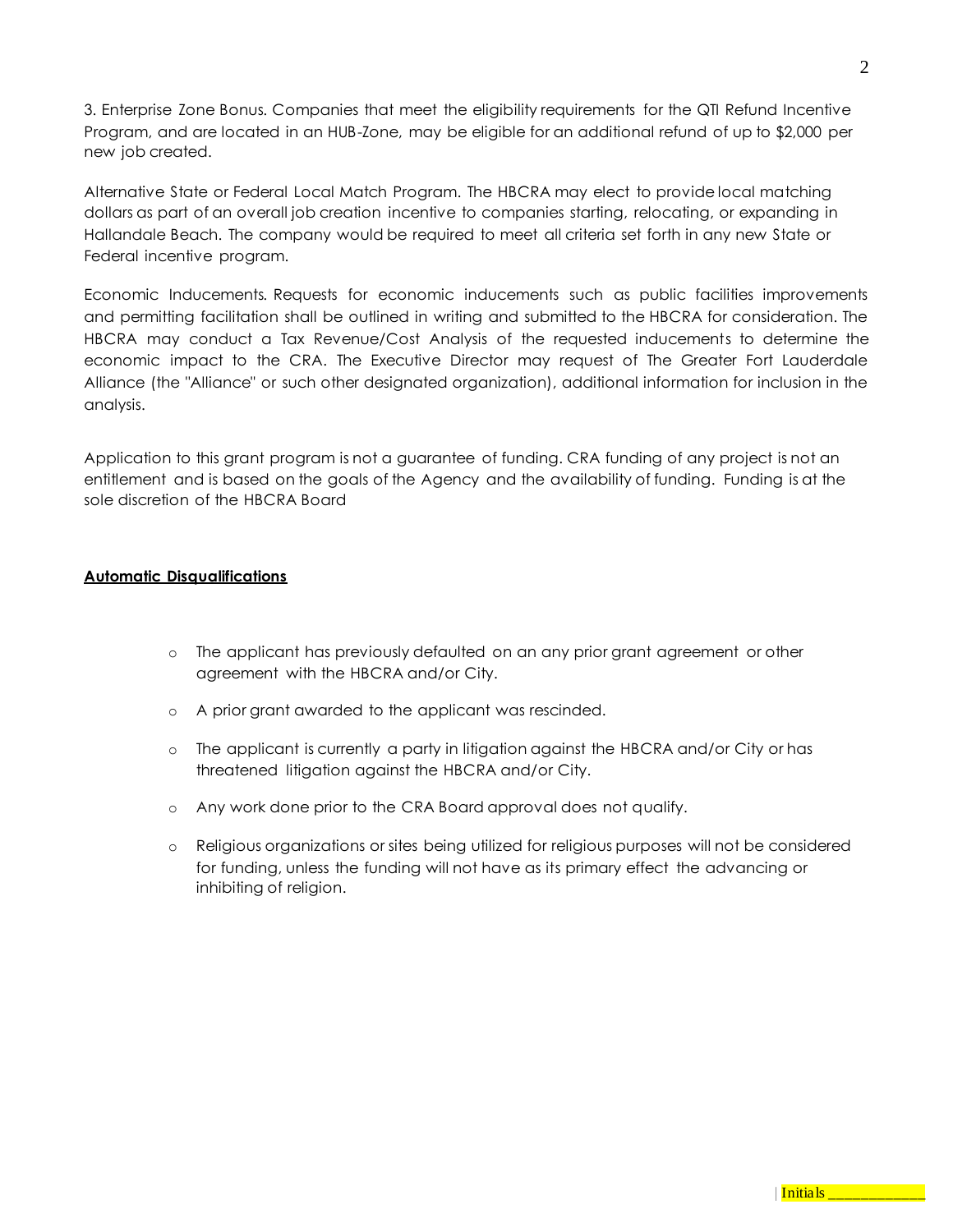#### **Step 1: Application Process**

- a. Schedule an appointment with HBCRA Staff to discuss potential project and make sure it meets Program intent. Please call (954)457-2228.
- b. Submit a completed application with a check for  $$250.00$  made payable to the City of Hallandale Beach Community Redevelopment Agency for review. Incomplete applications will not be considered for funding until a complete application, and all supporting documents are received by the HBCRA. Applications must be signed by the owner of the property of record; tenants and/or other occupants are ineligible to participate in the Program and are prohibited from filing an application on behalf of an owner, unless otherwise authorized, in writing, by the property owner.
- c. HBCRA will complete the application review within 30 days of receipt and notify Applicants of any missing information or deficiencies in terms of eligibility for the Program.
- d. Upon determination of completeness and eligibility, CRA Staff will place the Application on the next available CRA Board agenda for consideration. The CRA Board meets monthly on the 3rd Monday of the month in City Commission Chambers.
- e. Applicants not approved may apply again with modifications. A fully executed and accepted Program Grant Agreement between the HBCRA and the Applicant, together with the Declaration of Restrictive Covenants shall be executed within 30 days of HBCRA Board approval and shall serve as a Notice to Proceed.
- f. The project must be completed within six months of Program Agreement execution.
- g. Should project delays arise, it is at the discretion of the CRA Executive Director to grant no more than one six-month extension to the Agreement prior to its expiration. Extensions will not be considered once the Agreement has expired.
- h. Application to this grant program is not a guarantee of funding. Funding is at the sole discretion of the HBCRA Board.
- i. Applicants must submit an original, "hard copy" and electronic copy application with all backup materials to the HBCRA for review and subsequent approval by the HBCRA Board. Applications will be considered on a first-come, first-serve basis.
- j. The HBCRA recommends that Applicants attend the HBCRA Board meeting during which the Board will consider their application in order to answer any questions the CRA Board may have regarding their applications. HBCRA staff will notify the Applicant of the Board approval or denial in writing.

#### **Step 2: Construction/Payment & Site Visits by the HBCRA:**

- a. The agreement is between the HBCRA and the Applicant. The HBCRA will not make payments directly to the contractor.
- b. The HBCRA will disburse funds once the Applicants have paid their match. Aside from any initial deposits, CRA will disburse funds at 50 % of project completion and 100% of project completion.
- c. Applicants must provide a release from your contractor in consideration of final payment.
- d. An HBCRA staff member will visit the property and take photographs of the completed project. Once the project has been inspected and approved by the City of Hallandale Beach and/or the HBCRA, a check will be issued in the Applicants name.
- e. HBCRA Staff may conduct unannounced site visits before, during, and after the project in order to determine and ensure compliance with the terms of the grant agreement.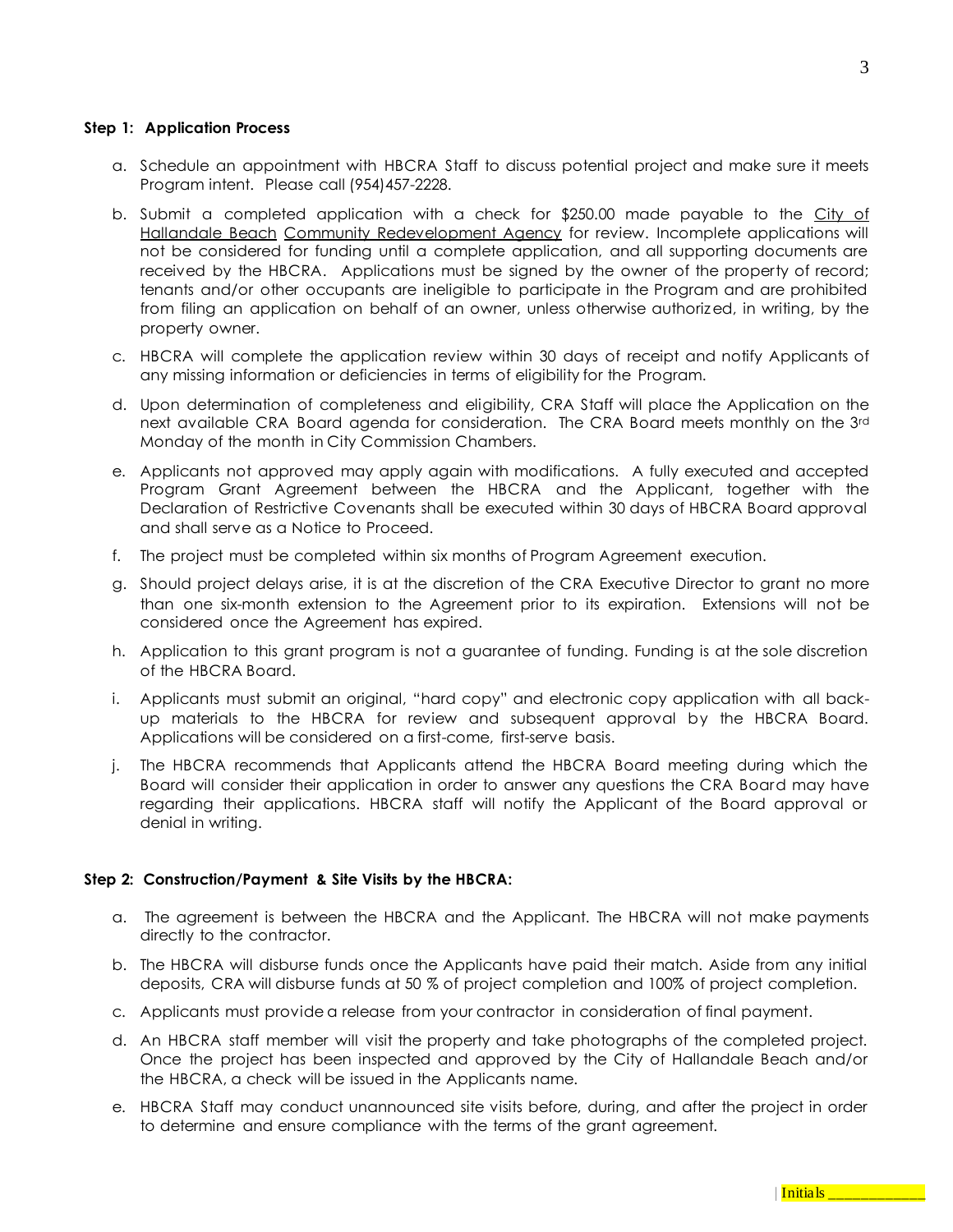### **PLEASE READ THE FOLLOWING PRIOR TO APPLICATION SUBMITTAL**

- The application must include **all** of the following items: Photographs of the current condition of site and structures; architectural renderings of proposed façade improvements in color; a detailed outline of all proposed improvements with a cost estimate, and; a Flash drive or other electronic device containing copies of all required documents. If any components of the project pertain to paving, fencing, landscaping, etc., a survey showing the location of work shall also be required.
- Owners of properties that are for sale may not apply for grant funding. Properties sold within twenty-four months of receiving grant funding **must repay the full grant amount**.
- After approval by the HBCRA Board, the CRA will provide the Applicant with an approved Grant Agreement and Declaration of Restrictive Covenants for signature. The property owner shall not begin construction (Grants cannot be applied retroactively for work previously completed) until the Grant Agreement and Declaration of Restrictive Covenants is signed by all parties and the Declaration has been recorded in Broward County public records. Improvements completed prior to approval by the HBCRA Board, will not be eligible for reimbursement.
- If deemed necessary, the HBCRA reserves the right to have the application and its contents evaluated and analyzed by an outside third party including but not limited to; the proposed business plan, partnership/ownership information with equity positions, mortgage on the property, lease agreements, letter of Intent from lending institution and any other documents provided by the Applicant.
- If your site plan or application request includes landscaping, the landscaping must consist of species, and varieties of native plants that are drought tolerant require little irrigation and withstand the environmental conditions of Hallandale Beach. Irrigation systems must prevent over spray and water waste, and it is recommended a drip irrigation system be installed.
- Property to be improved must not have any delinquent ad valorem taxes, be free of all municipal and county liens, judgments and encumbrances of any kind. This provision can be waived by the HBCRA Board if development plans for the property meet the goals and objectives as set forth by the HBCRA. Upon grant approval, the property must remain free of all municipal and county liens, judgments or encumbrances of any kind under the term of the agreement.

# SUBMISSION OF AN APPLICATION IS NOT A GUARANTEE OF FUNDING

It is the responsibility of the Applicant to READ AND UNDERSTAND all aspects of the Grant Program`s Rules/Requirements and Application. NOTICE TO THIRD PARTIES: the grant application program does not create any rights for any parties, including parties that performed work on the project. Nor shall issuance of a grant result in any obligation on the part of the HBCRA to any third party. The HBCRA is not required to verify that entities that have contracted with the Applicant have been paid in full, or that such entities have been paid any subcontractors in full. Applicant`s warranty that all bills related to the Project for which is the Applicant is directly responsible is sufficient assurance for the HBCRA to award grant funding.

I have read completely and understand the program requirements, including the application guidelines and grant reimbursement process.

\_\_\_\_\_\_\_\_\_\_\_\_\_\_\_\_\_\_\_\_\_\_\_\_\_\_\_\_\_\_\_\_\_\_\_\_ Date\_\_\_\_\_\_\_\_\_\_\_\_\_\_\_\_\_\_\_\_\_

Signature

Printed Name and Title

\_\_\_\_\_\_\_\_\_\_\_\_\_\_\_\_\_\_\_\_\_\_\_\_\_\_\_\_\_\_\_\_\_\_\_\_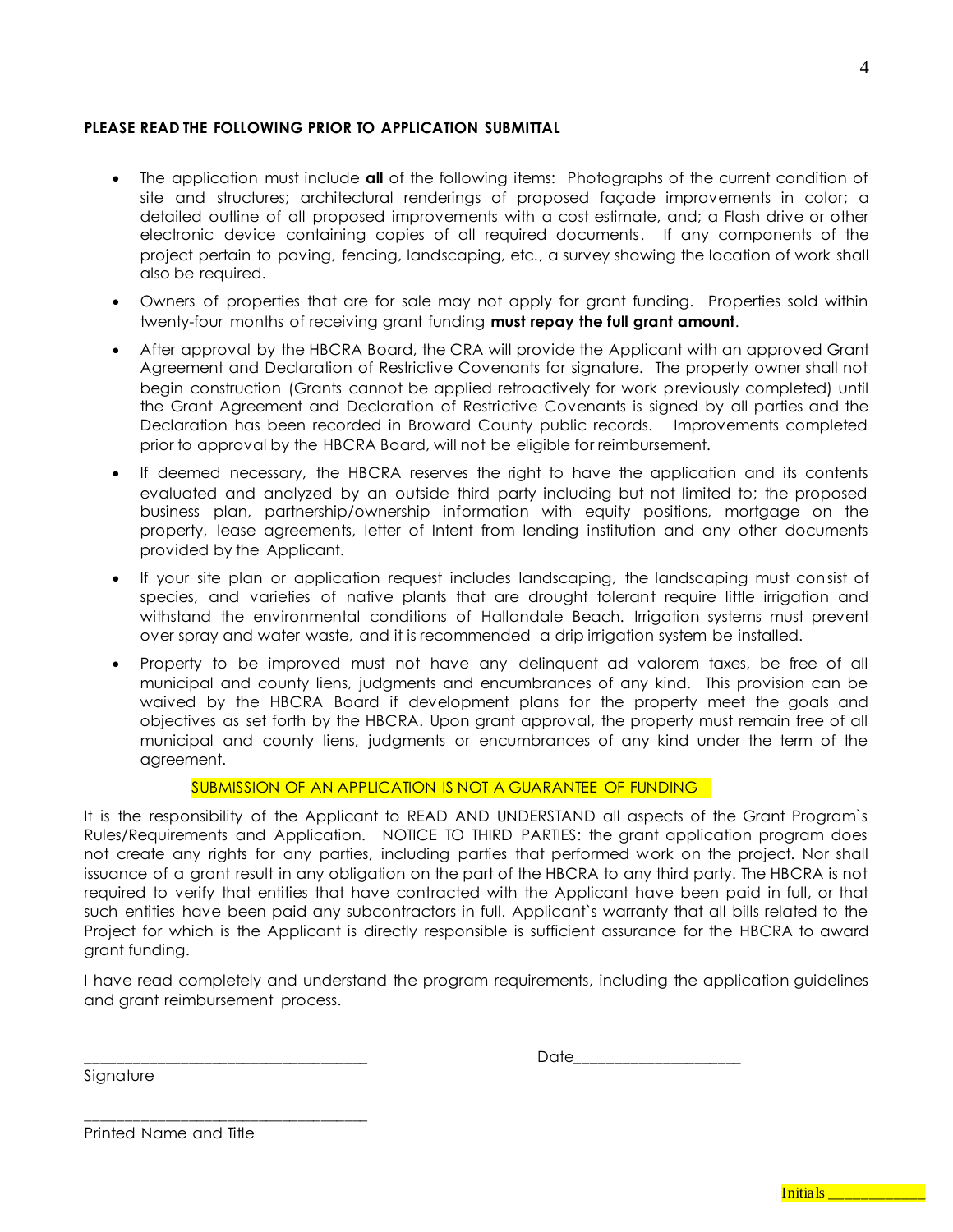# **HALLANDALE BEACH COMMUNITY REDEVELOPMENT AGENCY**

**ECONOMIC DEVELOPMENT INCENTIVES PROGRAM APPLICATION**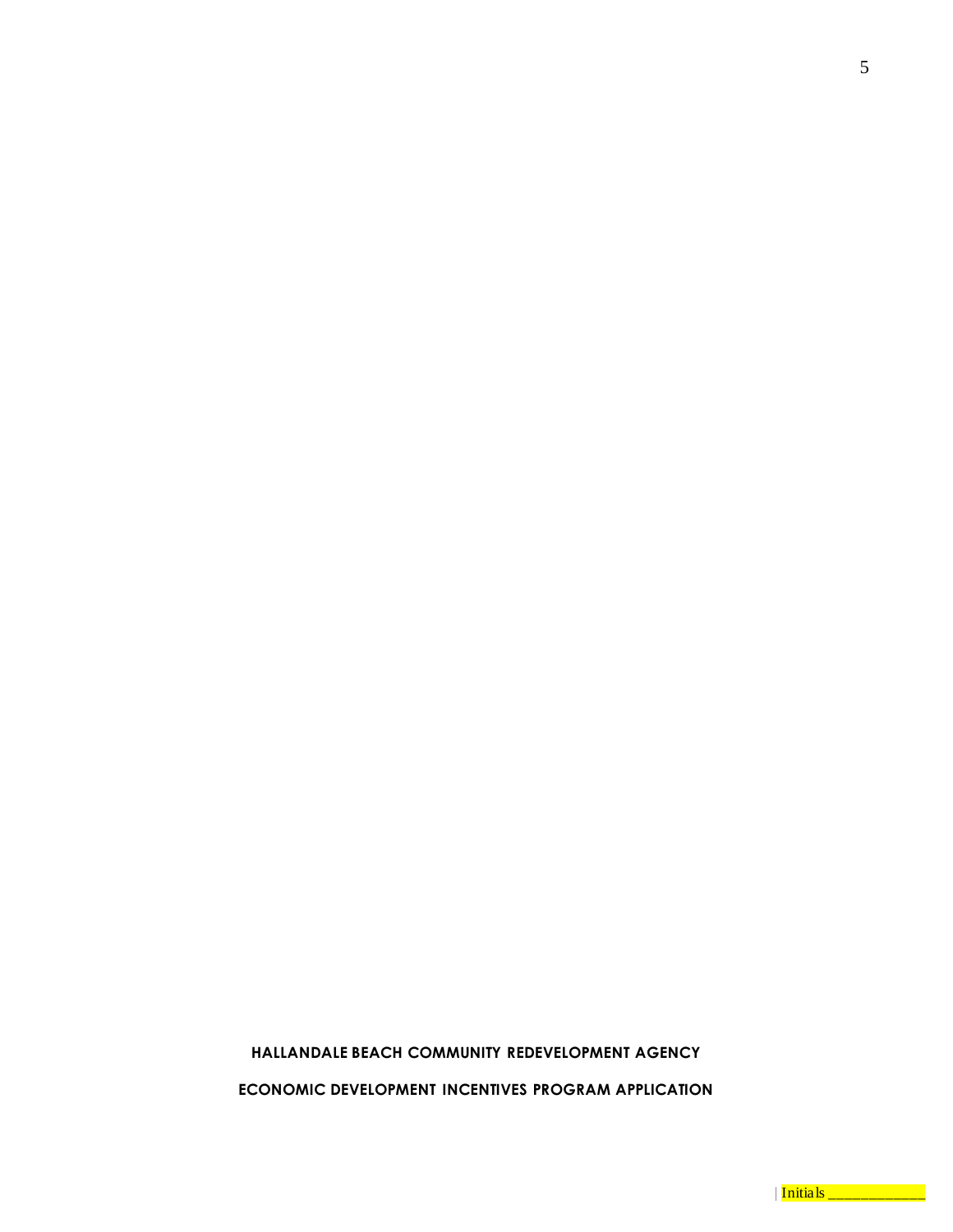| Date of Application______________                                           |
|-----------------------------------------------------------------------------|
|                                                                             |
|                                                                             |
|                                                                             |
| Fax: $($ $)$<br>Phone: ()                                                   |
|                                                                             |
| <b>No</b>                                                                   |
| 5. Indicate the owning entity of the property (i.e. name on property title) |
|                                                                             |
|                                                                             |
|                                                                             |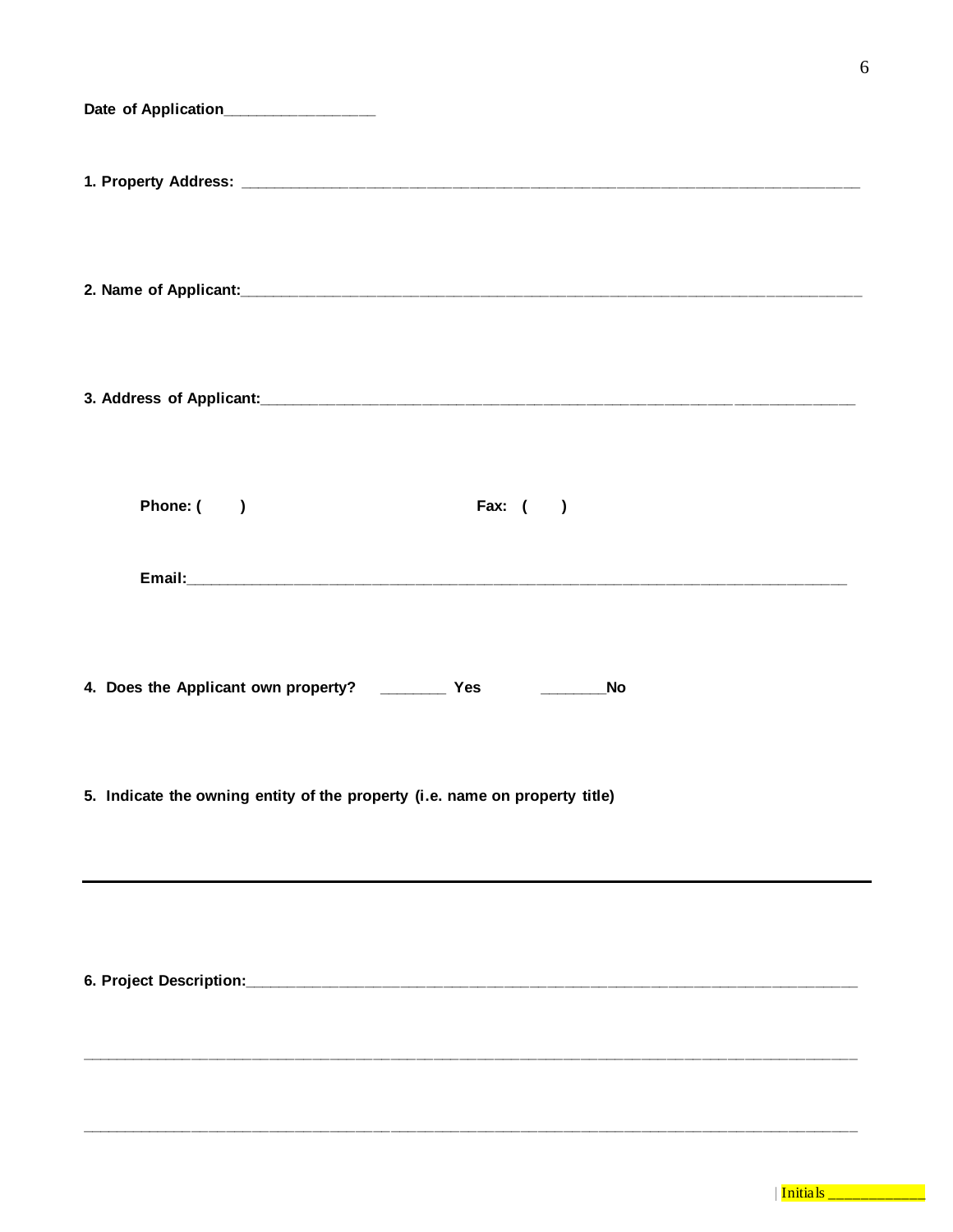**7. Total Project Cost\_\_\_\_\_\_\_\_\_\_\_\_\_\_\_ Total Funding Request\_\_\_\_\_\_\_\_\_\_\_\_\_\_**

**\_\_\_\_\_\_\_\_\_\_\_\_\_\_\_\_\_\_\_\_\_\_\_\_\_\_\_\_\_\_\_\_\_\_\_\_\_\_\_\_\_\_\_\_\_\_\_\_\_\_\_\_\_\_\_\_\_\_\_\_\_\_\_\_\_\_\_\_\_\_\_\_\_\_\_\_\_\_\_\_\_\_\_\_\_\_\_\_\_\_**

**Authorized Representative (Property Owner or Agent):**

**\_\_\_\_\_\_\_\_\_\_\_\_\_\_\_\_\_\_\_\_\_\_\_\_\_\_\_\_\_\_\_\_\_ \_\_\_\_\_\_\_\_\_\_\_\_\_\_\_\_\_\_\_\_\_\_\_\_\_ Signature Date** 

**Print Name and Title**

**\_\_\_\_\_\_\_\_\_\_\_\_\_\_\_\_\_\_\_\_\_\_\_\_\_\_\_\_\_\_\_\_\_**

*\*If application is signed by authorized agent, please provide proof through notarized letter, articles of incorporation or some other form acceptable to HBCRA legal counsel.*

# **ECONOMIC DEVELOPEMTN INCENTIVES PROGRAM CHECKLIST**

□ One (1) hard copy and one (1) electronic copy of the completed application